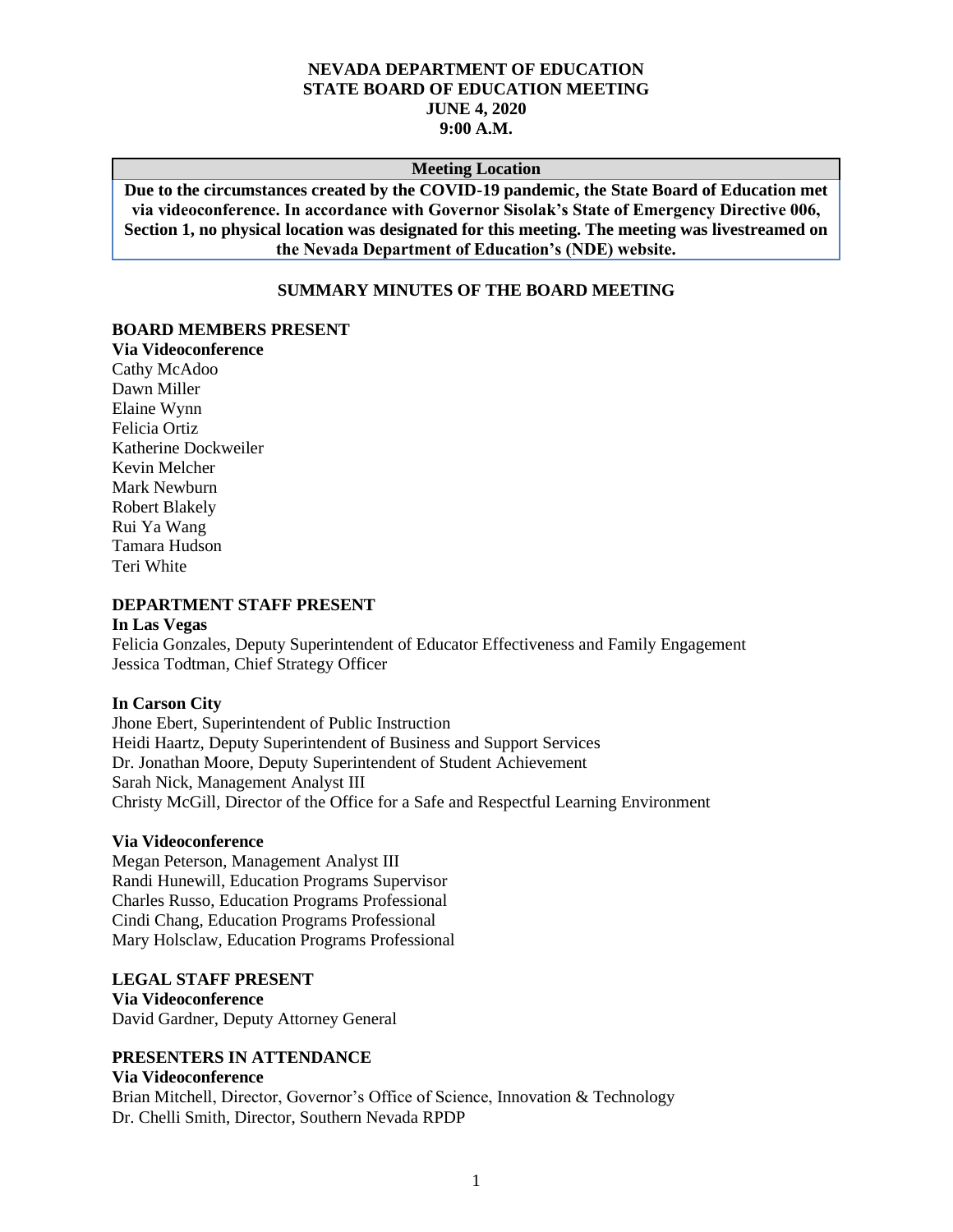Homa Anooshepoor, Nevada Department of Agriculture Jennifer Ott, Director, Nevada Department of Agriculture Jerrad Barczyszyn, Assistant Director, Southern Nevada RPDP Dr. Jesus F. Jara, Superintendent, Clark County School District Dr. Kristen McNeill, Superintendent, Washoe County School District Sara Cunningham, Director, Nevada's Northwest RPDP Dr. Sarah Negrete, Director, Northeastern Nevada RPDP Tate Else, Superintendent, Eureka County School District

**AUDIENCE IN ATTENDANCE Via Livestream**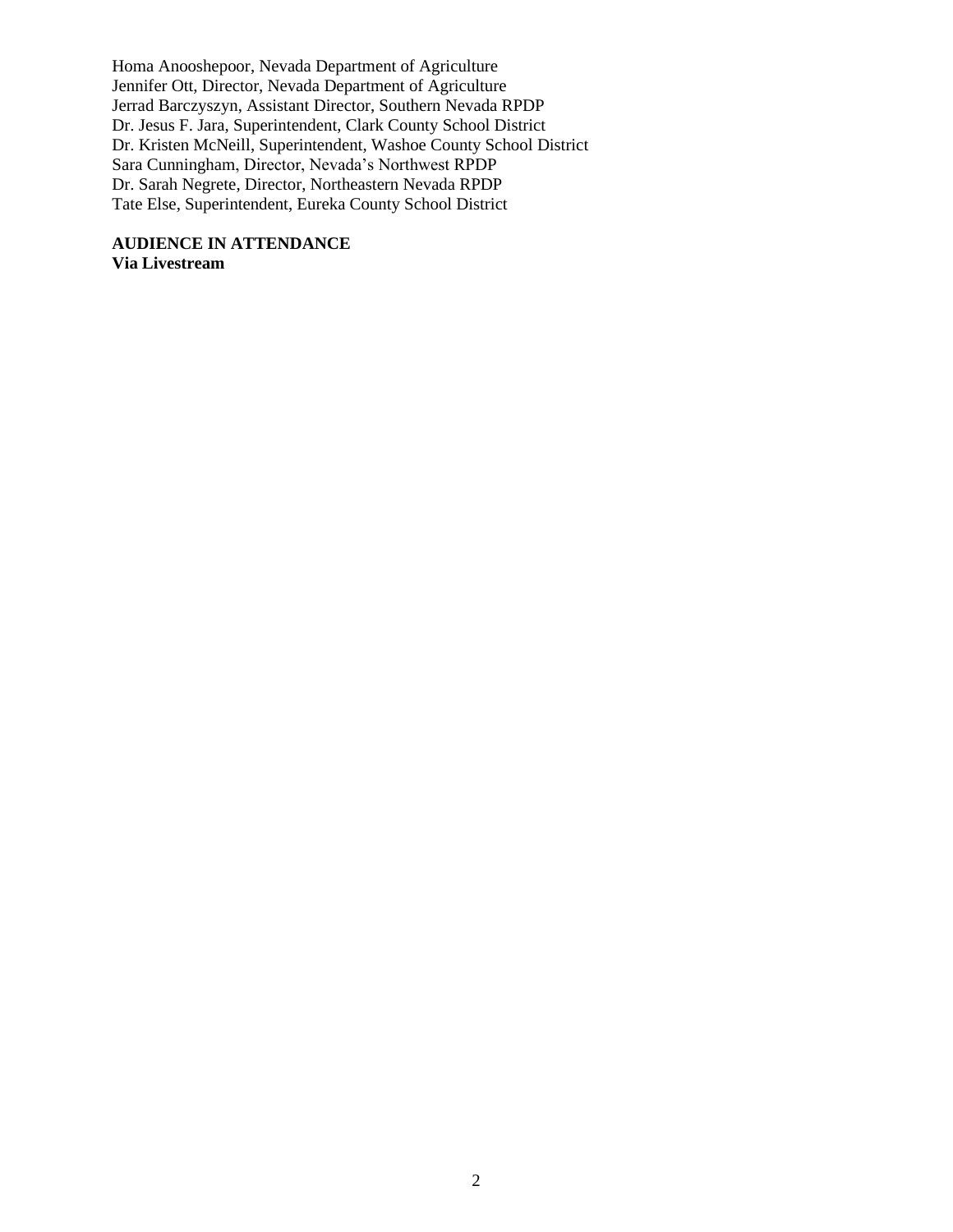# **1: CALL TO ORDER; ROLL CALL; PLEDGE OF ALLEGIANCE**

Meeting called to order at 9:01 A.M. by President Elaine Wynn. Quorum was established. President Wynn led the Pledge of Allegiance.

# **2: PUBLIC COMMENT #1**

Stephanie Patton, President-Elect, Nevada Association of School Psychologists, submitted public comment regarding COVID-19. (*A complete copy of the statement is available in Appendix A)*

Alexandra Dominguez, Director of State Government Relations, the College Board, submitted public comment regarding COVID-19. (*A complete copy of the statement is available in Appendix A)*

The Nevada State Education Association submitted public comment regarding COVID-19. (*A complete copy of the statement is available in Appendix A)*

# **3: APPROVAL OF FLEXIBLE AGENDA**

**Vice President Mark Newburn moved to approve the flexible agenda. Member Robert Blakely seconded. Motion passed.** 

# **4: PRESIDENT'S REPORT**

President Wynn thanked leaders and educators for their work through the COVID-19 pandemic, acknowledging their flexibility, endurance, and good will.

Addressing the recent social unrest, President Wynn reflected that as we struggle to process these events, there is no adequate way to talk about them. Injustice of any kind, but especially racial injustice, must be more than a conversation; it must be a call to action and a willingness to learn from one another on how to respond going forward. She noted that an official statement would be forthcoming.

President Wynn congratulated the graduating class of 2020, which included Member Rui Ya Wang, the Board's student representative. Member Wang noted that the past year had been a great learning opportunity and provided her with the chance to hear from students about how they would like to improve the education system. She thanked her fellow Board Members for their kindness and asked to stay in touch.

President Wynn noted that commencement means both an end and a beginning, and the Class of 2020 has persevered through unique and trying times, which will help them endure a unique and trying future. She congratulated them and remarked that they would lead the way in building a better future.

# **5: SUPERINTENDENT'S REPORT**

Superintendent Jhone Ebert addressed the recent death of George Floyd, and reflected that as educators, our duty is to make this a teachable moment. Educators must also lead, use their voices for change, help young people understand issues of racism of implicit bias, encourage youth to use their voice, inspire their civic engagement, and provide them space to express themselves. She pledged to continue to fight for equity, celebrate diversity, and lead with love.

The Commission on School Funding have continued to work on the Pupil-Centered Funding Plan. They recently reviewed various definition for At-Risk and compared district funding between the Nevada Plan and the Pupil-Centered Funding Plan model. The next meeting of the Commission on School Funding is scheduled for June 11-12, 2020.

The Legislative Committee on Education requested a presentation on the Department's response to COVID-19. The Superintendent noted that they found there were differing understandings of implementing one-to-one devices and highlighted that it was crucial that each child have a device, not each household. The Department also presented on chronic absenteeism and the Nevada Ready! State Pre-K program.

Regarding the budget crisis, the Department has been notified that it must make recommendations regarding budget reductions. The Superintendent indicated the Department's intention to determine how best to leverage federal funds and remaining State funds to ensure students have the support they need.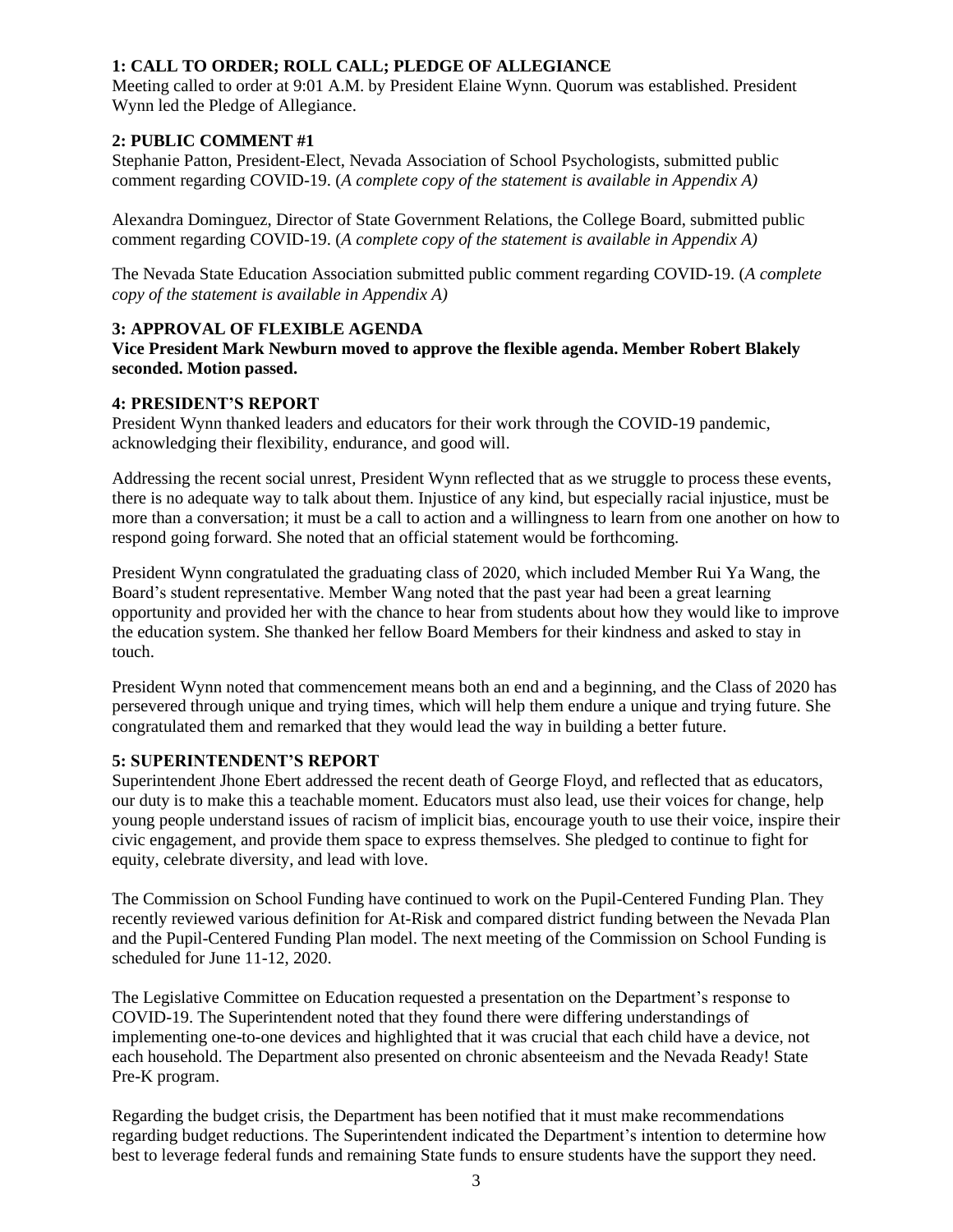# **6: APPROVAL OF CONSENT AGENDA**

**Member Blakely moved to approve the consent agenda. Vice President Newburn seconded. Motion passed.** 

# **7: INFORMATION AND DISCUSSION REGARDING STATEWIDE RESPONSE AND RECOVERY EFFORTS RELATED TO COVID-19**

# a. **AN UPDATE ON THE RE-OPENING OF SCHOOLS COMMITTEE**

Felicia Gonzales, Deputy Superintendent of Educator Effectiveness and Family Engagement; Christy McGill, Director of the Office for a Safe and Respectful Learning Environment; and Dr. Charles Russo, Education Programs Professional, conducted a PowerPoint presentation regarding the draft [Framework for a Safe, Efficient, and Equitable Return to School Buildings.](http://www.doe.nv.gov/uploadedFiles/ndedoenvgov/content/Boards_Commissions_Councils/State_Board_of_Education/2020/June/Nevada_Path_Forward.pdf)

Vice President Newburn expressed that he hoped that this series of presentations would give the public a sense of where we are and where we may go. President Wynn referred to page 12 of the Framework, which highlighted that public health was the driving force of the Framework. She noted that this document should be proliferated throughout the State, and that communication was critical.

Member Felicia Ortiz asked for district updates regarding their engagement or current status within the Framework; she also asked if these guidelines would be strict or flexible depending upon budget cuts.

# b. **AN UPDATE ON THE NEVADA DIGITAL LEARNING COLLABORATIVE**

Dr. Jonathan Moore, Deputy Superintendent of Student Achievement, provided an update regarding the Nevada Digital Learning Collaborative.

The U.S. Department of Education recently released guidelines for the Rethink K-12 Education Models Grant, a funding opportunity for which the Department applied. The award had three priorities, of which applicants were required to select one: NDE selected Statewide virtual learning and course access programs. One of the factors contributing to decisions regarding grant awards is coronavirus impact; the U.S. Department of Education has created a measure to determine a State's impact; based on this metric, Nevada would receive 4 of 20 possible points. Other indicators include broadband access, students in rural schools, and the percentage of COVID-19 cases per capita.

In April, the Department issued a needs assessment survey to all 17 school districts and the State Public Charter School Authority regarding access to connectivity, professional development, and the need for high-quality content. The survey found that school districts were using an array of learning management systems. It was determined NDE would host a statewide learning management system which would be filled with high-quality content to support professional development and digital learning. Across our State, many teachers have access to high-quality content; this would enhance their access as well as provide access to those who do not.

Fourteen of the 17 districts reported that they felt their educators needed additional professional development regarding digital learning. The Collaborative's work includes the launch of the Digital Engineers, currently a cohort of 59, who were recruited through an application process. They are charged with providing professional resources, professional content, and professional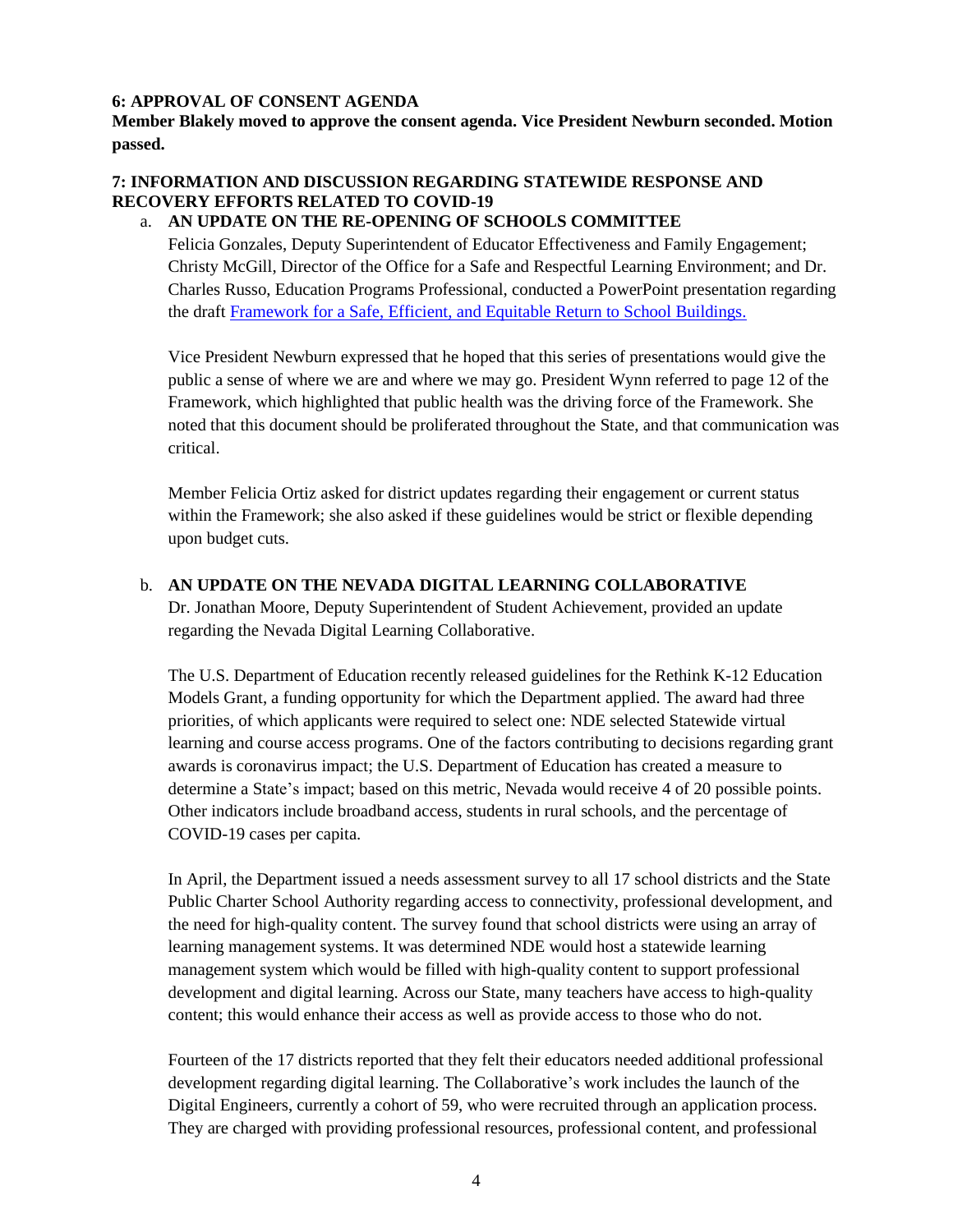development opportunities across the State, with work groups focusing on platforms, curriculum, professional learning, and marketing and communications.

Dr. Moore also shared an update regarding READ Nevada, a partnership with the Nevada State Library, Archives, and Public Records, local public libraries, and Renaissance to provide reading opportunities for all students, Pre-K through 12. Students and teachers will have unlimited access, free of charge, to MyON Reader, which includes enhanced digital materials at a variety of reading levels. The platform also connects readers with their instructors to discuss issues they may be having with the reading.

Responding to President Wynn, Dr. Moore noted that the Digital Engineers would have their first training on June  $10<sup>th</sup>$ . Regarding the Rethink K-12 Education Models Grant, the coronavirus impact metric applies to all three priorities equally. Funding of the learning management system would be leveraged from the CARES Act and would enable a two-year subscription.

Member Ortiz asked how the Digital Engineers were selected, and whether the program was new or built from previous supports. Dr. Moore responded that applications were solicited for Digital Engineers, and applicants were reviewed based upon a rubric. The selected Digital Engineers represent six districts, as well as charter and private schools. Member Ortiz asked for their demographic information and whether they would be outside of the classroom for the work. Dr. Moore noted that the application did not request demographic information, only their proficiency in providing distance learning. Digital Engineers will receive a stipend but will continue to work in a full-time capacity in their current school-based roles. The application was solicited via the NDE Biweekly Update as well as an email to educators. Member Ortiz asked that the Digital Engineers be asked to provide their demographic information. Dr. Moore noted that equity and diversity go beyond demographics to include years of experience, geography, and school setting. He noted that he would work with the cohort to respond with race and ethnicity data. Member Tamara Hudson emphasized the importance of diversity in leadership in order to meet the needs of all students.

Vice President Newburn asked what training was being provided to parents in the event of ongoing distance education. Member Katherine Dockweiler commended the efforts and success of the READ Nevada program.

# c. **AN UPDATE FROM SCHOOL DISTRICT LEADERS REGARDING THEIR RESPONSE TO THE COVID-19 PANDEMIC AND THEIR EFFORT TO SUPPORT EDUCATORS, STAFF, STUDENTS, AND FAMILIES**

# i. **CLARK COUNTY SCHOOL DISTRICT**

Dr. Jesus Jara, Superintendent of Clark County School District, conducted a PowerPoint presentation regarding the [COVID-19 Response and Recovery Efforts](http://www.doe.nv.gov/Boards_Commissions_Councils/State_Board_of_Education/2020/June/Support_Materials/) of Clark County School District.

President Wynn acknowledged that students' learning loss was inevitable and unfortunate, and education in the fall would need to remediate that loss. Member Kevin Melcher asked for further information on Clark County School District's (CCSD) implicit bias training; Superintendent Jara responded that it was provided by National Equity Partners.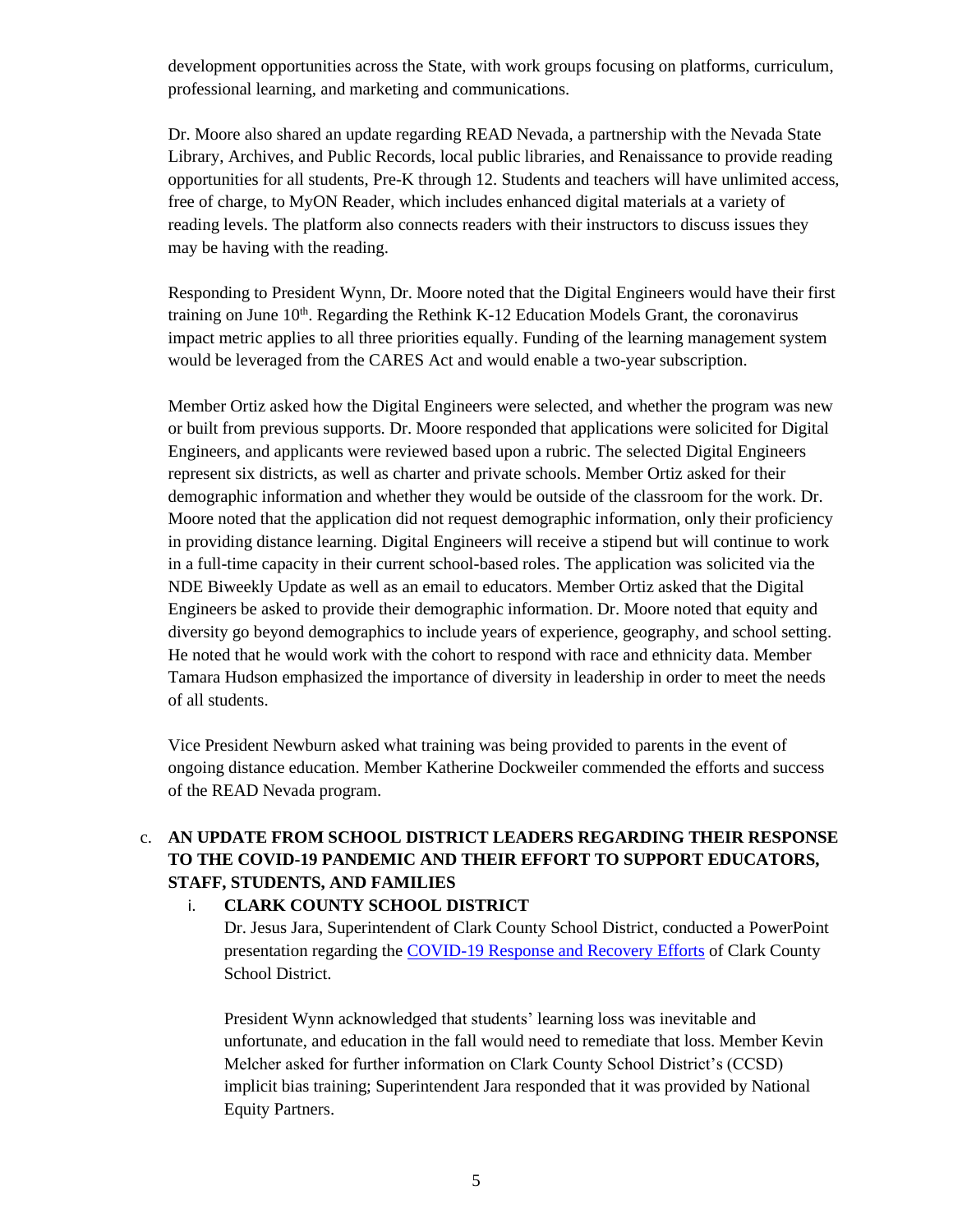Member Ortiz asked when the results of the CCSD community survey would be released; Superintendent Jara responded it would be June 11. Member Ortiz asked what the district was doing to support the social-emotional needs of teachers and staff, and how many were planning to return in the fall. Superintendent Jara noted that he had held several roundtables with staff and the number of vacancies in the fall was currently unclear.

Vice President Newburn asked when decisions regarding reopening would be made. Superintendent Jara responded that he had promised to provide information to his Board of Trustees by June 30.

# **ii. WASHOE COUNTY SCHOOL DISTRICT**

Dr. Kristen McNeill, Superintendent of Washoe County School District, conducted a PowerPoint presentation regarding the [COVID-19 Response and Recovery](http://www.doe.nv.gov/Boards_Commissions_Councils/State_Board_of_Education/2020/June/Support_Materials/) Efforts of the Washoe County School District.

Superintendent McNeill emphasized the work going into preparing and reviewing concerns regarding reopening plans and how the District has striven to include parents and teachers in the planning process.

# iii. **DOUGLAS COUNTY SCHOOL DISTRICT**

Member Teri White, in her capacity as Superintendent of Douglas County School District, conducted a PowerPoint presentation regarding the [COVID-19 Response and](http://www.doe.nv.gov/uploadedFiles/ndedoenvgov/content/Boards_Commissions_Councils/State_Board_of_Education/2020/June/DCSDStateBoard.pdf)  [Recovery](http://www.doe.nv.gov/uploadedFiles/ndedoenvgov/content/Boards_Commissions_Councils/State_Board_of_Education/2020/June/DCSDStateBoard.pdf) Efforts of Douglas County School District.

Responding to President Wynn, Superintendent White noted that Douglas County School District has just over 5700 students. Vice President Newburn asked Superintendent White what the Board could be doing to assist. Superintendent White expressed that the guidance from Superintendent Ebert had been cohesive and consistent; the struggle for districts were the unknowns and preparing for three potential reopening scenarios: blended, closed, and open. Superintendent White indicated that the Board's continued support of Superintendent Ebert would in turn provide support to districts.

Member Ortiz asked how Superintendent White felt about State-mandated requirements for the 2020-21 school year, including assessments and testing. Superintendent White expressed that there had been rich conversation around it, as virtual teaching provided an opportunity to sit in on classrooms at any time. Once teachers understood the changing paradigm, the expectation must still be on standards and instruction, although there are concerns around assessment results.

Member Melcher asked if smaller districts were working together to respond to COVID-19. Superintendent White responded that superintendents are in constant conversation, and there is a standing weekly meeting in which all superintendents, including Superintendent Ebert, meet and discuss topics of concern.

# iv. **EUREKA COUNTY SCHOOL DISTRICT**

Tate Else, Superintendent of Eureka County School District, conducted a PowerPoint presentation regarding the [COVID-19 Response and Recovery Efforts](http://www.doe.nv.gov/uploadedFiles/ndedoenvgov/content/Boards_Commissions_Councils/State_Board_of_Education/2020/June/BoardofEd_Eureka.pdf) of Eureka County School District.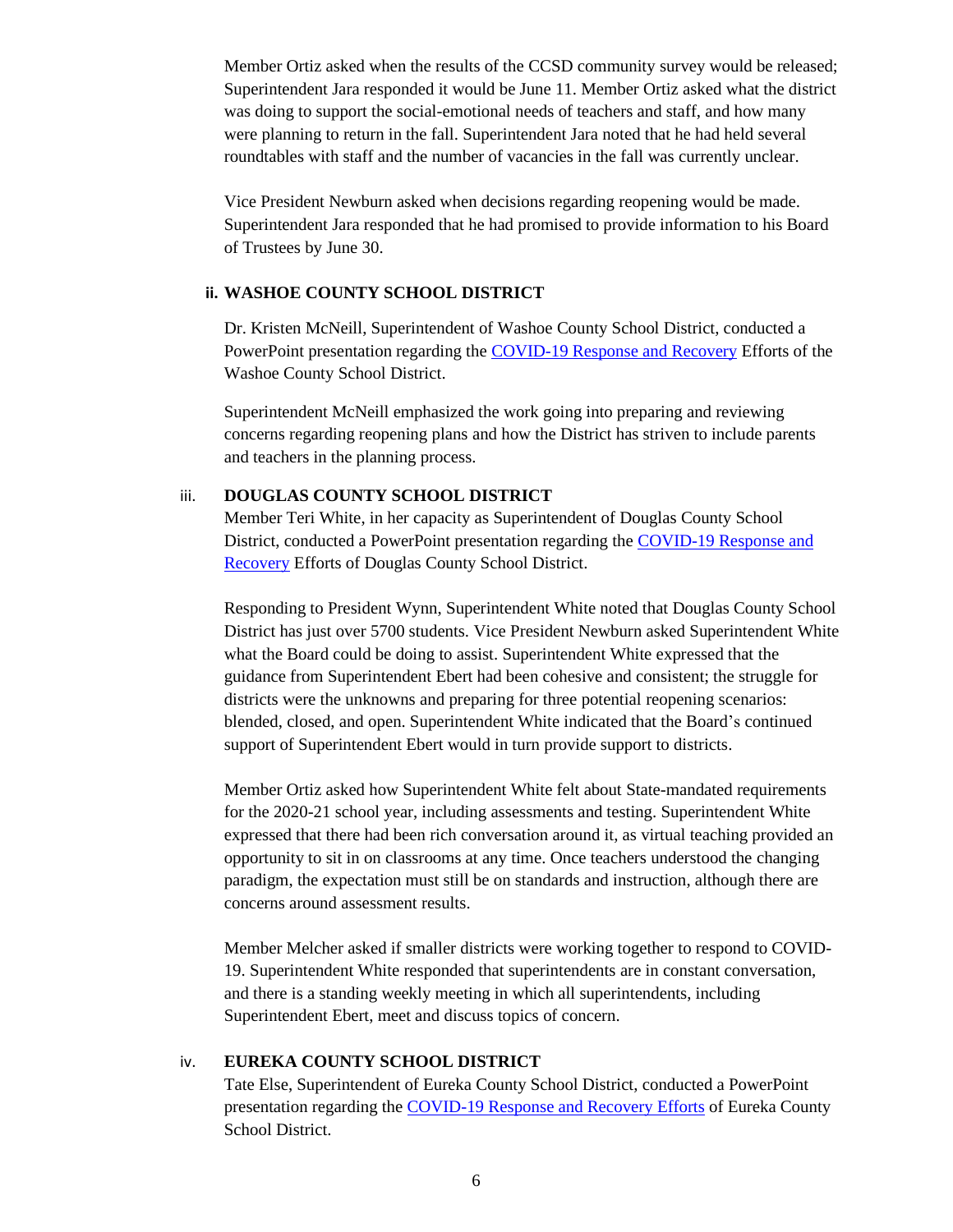Responding to President Wynn, Superintendent Else noted that Eureka County has not had any COVID-19 cases to date, and they hope to return to school provided they may do so safely. Member Ortiz asked why education was receiving and accepting budget cuts. Superintendent Else responded that Nevada revenues have had a shortfall, and it is unclear what economic cuts are necessary at this point. All superintendents would advocate for more K-12 funding, but they are realistic that there are challenging scenarios moving forward.

# [*Convenience Break*]

# **d. AN UPDATE FROM THE DEPARTMENT OF AGRICULTURE REGARDING FOOD AND NUTRITION SERVICES TO STUDENTS AND FAMILIES THROUGHOUT NEVADA**

Jennifer Ott, Director of the Nevada Department of Agriculture, conducted a PowerPoint regarding [Food and Nutrition Services](http://www.doe.nv.gov/uploadedFiles/ndedoenvgov/content/Boards_Commissions_Councils/State_Board_of_Education/2020/June/NDA_NDE052720.pdf) being provided to students and families throughout Nevada.

President Wynn inquired about variances in the normal distribution of meals during a typical school year versus current distribution as a result of school building closures and community hardship. She inquired whether access issues have led to less food being available. Director Ott responded that there has not been a reduction in food; currently, the only irregularities have been when a distribution point has to close due to a possible illness or exposure to COVID-19. Regarding funding, Director Ott noted that there has not been an issue with federal funding to date; there has been additional funding from the U.S. Department of Agriculture to provide nutrition services which her team has been leveraging to fill gaps.

The Board expressed that food and nutrition services are critical and thanked the Department of Agriculture and all of their staff for their work.

# e. **AN UPDATE FROM THE REGIONAL PROFESSIONAL DEVLOPMENT PROGRAMS REGARDING THE SUPPORT AND LEARNING OPPORTUNITIES THEY ARE PROVIDING TO EDUCATORS AND STAFF**

Sara Cunningham, Director of Nevada's Northwest Regional Professional Development Program; Dr. Sarah Negrete, Director of Northeaster Nevada Regional Professional Development Program; Dr. Chelli Smith, Director of Southern Nevada Regional Professional Development Program; and Jerrad Barczyszyn, Assistant Director of Southern Nevada Regional Professional Program, conducted a PowerPoint presentation regarding the **Support and Learning Opportunities** they have provided to educators and staff throughout the COVID-19-related school building closures.

Member Ortiz asked if the virtual model would continue in the future, and whether it has been successful enough to inform the model. Dr. Negrete noted that some online learning was in process prior to the pandemic, and the platform had some promise, which the RPDPs would continue to improve upon in the future. Specifically, Dr. Negrete noted that virtual offerings improved equity, as rather than singling out the rural professionals, everyone on a virtual platform was "alone" and the interactions were consistent. President Wynn expressed the importance of improving digital models, specifically the efficacy of practice. Dr. Negrete agreed, and expressed that the digital learning of the spring was not what digital learning could be, and improving the model is the focus.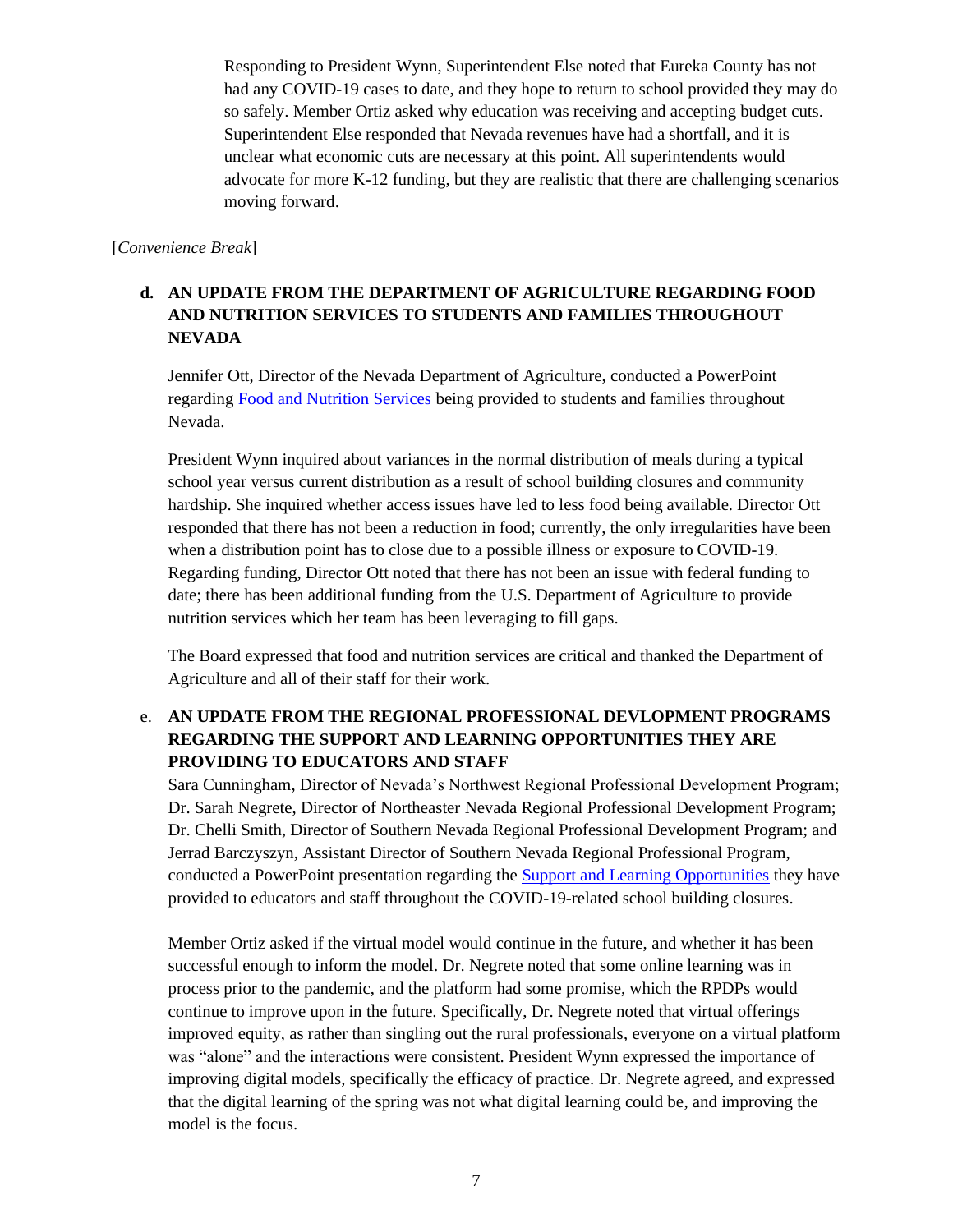Dr. Smith outlined that recent work has been focused on gap analysis and remediation models, observing the gap between where students left off, and where they need to be, what may be missing, and addressing how teachers may address that in the classroom, including online. Dr. Smith hoped that information would be shared online by June 30.

# f. **AN UPDATE FROM THE GOVERNOR'S OFFICE OF SCIENCE, INNOVATION & TECHNOLOGY**

Brian Mitchell, Director of the Governor's Office of Science, Innovation & Technology, conducted a PowerPoint presentation regarding efforts to provide [Broadband and Technology](http://www.doe.nv.gov/Boards_Commissions_Councils/State_Board_of_Education/2020/June/Support_Materials/) to students and educators.

Responding to Vice President Newburn, Director Mitchell noted that while using federal funds to provide connectivity to schools, if there is an opportunity to provide connectivity for businesses and community members, they strive to do so. Member Melcher asked which devices are the right devices, regarding compatibility and security for connectivity, and whether there needs to be further coordination. Director Mitchell responded that the Office of Science, Innovation & Technology (OSIT) works to provide connectivity for school buildings, and the Department of Education determines devices that students may use and how teachers are receiving professional development on devices. Devices are chosen by districts, but the standards are set by the Nevada Ready 21 program, under the Nevada Department of Education.

Member Ortiz asked if OSIT was a service provider; Director Mitchell responded that OSIT was a free service, with no charge to the districts. Member Katherine Dockweiler asked when further information would be available regarding additional funding; Director Mitchell responded that federal timelines are in flux; if a relief package passes, the timeline for disbursement would most likely be similar to that of the CARES Act. Member Tamara Hudson asked how many districts were using OSIT's services; Member Mitchell noted that all 17 districts and charter schools, as well as most of Nevada's tribal Nations and libraries work with OSIT. OSIT also works to aggregate demand in rural counties to provide better services for lower costs.

President Wynn asked how many devices were still needed in Nevada. Superintendent Ebert noted that a survey had been sent out in the beginning of the pandemic and, as of mid-May, districts still needed approximately 100,000 devices; additional surveys were being sent out to reassess current need. Approximately 80% of students have devices. President Wynn noted that this illustrates the digital divide, depriving 20% of Nevada students of access to a teacher.

# **8: INFORMATION, DISCUSSION, AND POSSIBLE ACTION REGARDING THE 2020 STATEWIDE PLAN FOR THE IMPROVEMENT OF PUPILS**

Jhone M. Ebert, Superintendent of Public Instruction; Jessica Todtman, Chief Strategy Officer; and Sarah Nick, Management Analyst to the Superintendent, conducted a PowerPoint presentation regarding the [2020 Statewide Plan for the Improvement of Pupils.](http://www.doe.nv.gov/Boards_Commissions_Councils/State_Board_of_Education/2020/June/Support_Materials/)

Superintendent Ebert introduced the 2020 Statewide Plan for the Improvement of Pupils (STIP), which was informed by the Department's Statewide Listening Tour; it engaged with over 1000 district and school leaders, educators, students, parents, and community members. This was the fourth time that the STIP was presented to the Board. The STIP is informed by goals and values; goals are an ambitious vision of where the Department would like Nevada education to benchmark by 2025, with values focusing on equity and services to *all* students. Strategies, inputs, outputs, and outcomes outline how these goals will be accomplished. However, when the STIP was drafted the Department could not have imagined that the school year would be concluding with students learning at a distance. Moving forward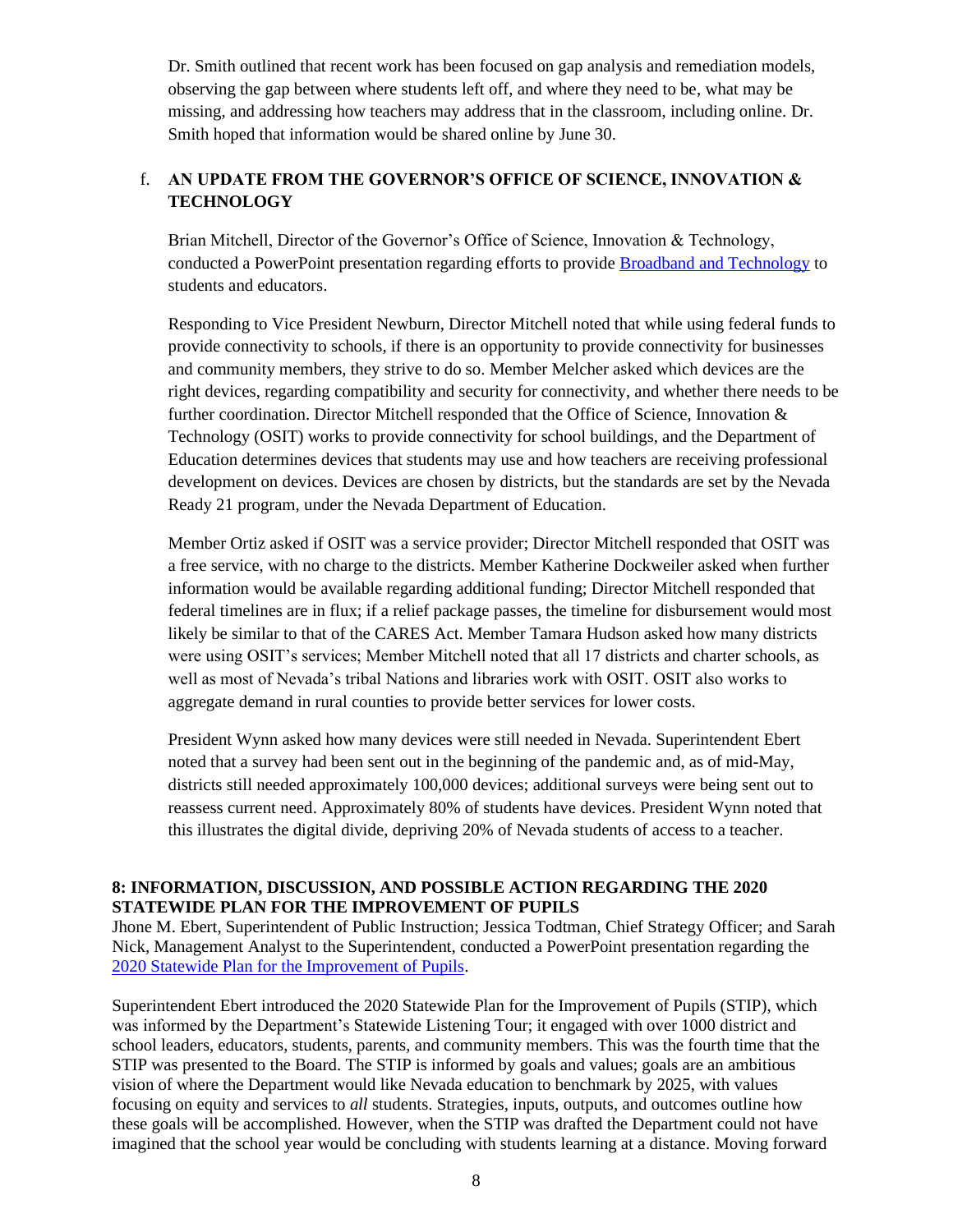through the COVID-19 pandemic, the Department's focus will be on values: equity, access to quality, success, inclusivity, community, and transparency. Superintendent Ebert further noted that the STIP is centered on equity and provided an example: the STIP refers to opportunity gaps rather than achievement gaps; opportunity gaps refer to the ways that factors contribute or perpetuate lower educational aspirations, achievement, and attainment for students.

Member Ortiz asked about the timeline for feedback on the STIP, as she had edits regarding language. Superintendent Ebert noted that it was on the agenda for adoption today. Ms. Todtman noted that the STIP was circulated for review in advance of the April 30, 2020 Board meeting; no substantive changes had been made since that time; only design edits.

Member Blakely suggested that a motion be made, and votes determine the matter. Deputy Attorney General David Gardner noted that they did not require a second at this time to continue the conversation.

President Wynn noted that the approval of the STIP had previously been delayed. She asked if there was time sensitivity to approving the STIP prior to the July 23, 2020 Board meeting. Superintendent Ebert clarified that the annual plan is to be approved to the Board every March, and it had been delayed by the Board due to the pandemic.

**Member Blakely said that the STIP needed to be implemented and moved to approve; there was no second.** Member Melcher suggested approving the STIP but discussing the document further at future meetings; Member McAdoo supported this suggestion.

President Wynn requested a greater focus by the Board on diversity, equity, and inclusion (DEI) work. The STIP addresses equity, but President Wynn had concerns that it was not the fundamental drive. President Wynn suggested that the Board create a subgroup, which she would be willing to chair or participate in, to regularly create an agenda item for the Board similar to the President's or Superintendent's report, that provides a status update on equity and DEI work in Nevada education. President Wynn made a call to action to provide greater focus on DEI work and equity accountability. She reflected that education is the great equalizer, and generations have been deprived equal opportunity and equal access to education. President Wynn noted that she was not taking issue with the work of the Department and the current STIP presented; she instead asked that DEI work become the foundational purpose for *all* work moving forward.

Members McAdoo, Hudson, Dockweiler, Ortiz, Melcher, and Blakely each voiced support for President Wynn's request for greater DEI focus and equity action.

Members Hudson and Ortiz did not feel comfortable with approving the STIP without further review. Member Ortiz disagreed with the language of the STIP and asked if school districts had reviewed the documents. Member Melcher asked what the Department needed to move forward.

Superintendent Ebert noted that the current leadership team at the Department are the first to visit all 17 school districts in 12 years; not only does listening to all voices matter to Department leadership—all voices were heard before building the STIP. As discussed at the January Board meeting, the STIP was reviewed and workshopped by district superintendents at the Nevada Association of School Superintendents conference in January 2020. Regarding metrics, several school districts have gone through Silver State Governance training, which the Board directed the Superintendent to lead; this training shifted metrics to the inputs, outputs, and outcomes model in the STIP, aligning metrics with training across school districts. Superintendent Ebert emphasized that she and the Department encourage listening to voices for feedback, engagement, and how to do their work differently. She reflected that she heard that the Board would like an opportunity to review further, and the Department would accept additional feedback.

President Wynn reiterated that the Board was not suggesting that they were not pleased with the report, the extensive work put into it, or the desire to make it as inclusive as it could be. However, she noted that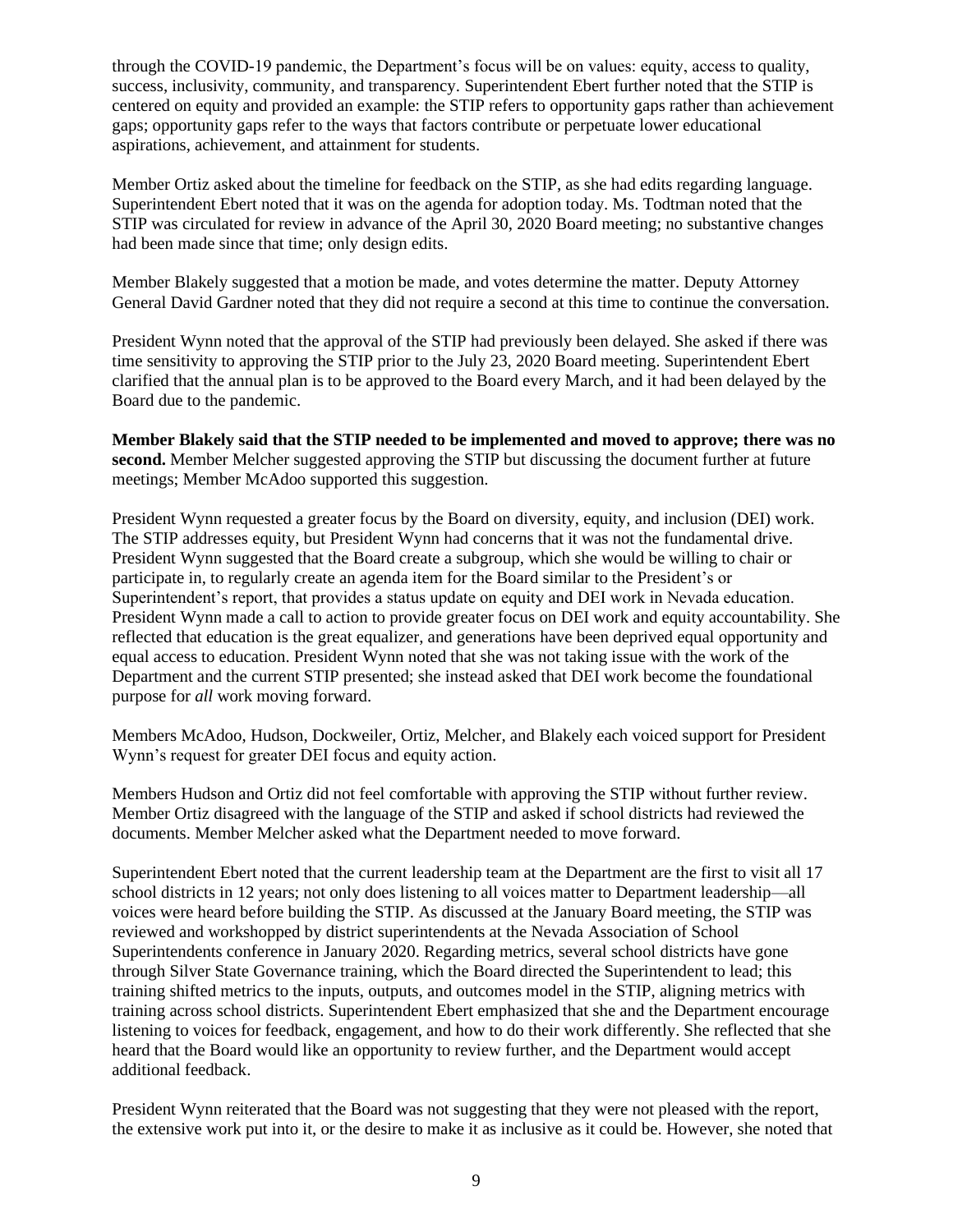circumstances were different when the STIP was drafted. She stated it was incumbent on the Board to use their recent experiences; she noted that they should strive for *best*, rather than better in their intentions.

Members McAdoo, Hudson, and Ortiz agreed to join the proposed equity group. President Wynn assured that the STIP would be acted upon at the July meeting.

## **9: FUTURE AGENDA ITEMS**

Member Ortiz requested information from the Commission on School Funding regarding budget comparisons between the Nevada Plan and the Pupil-Centered Funding Plan.

Member Hudson requested information on the recruitment and retention of Teachers of Color, acknowledging that budget cuts often disproportionately affect people of color. Teach Plus and Opportunity 180 also recently released a report reflecting educators' perspectives on COVID-19; Member Hudson requested a presentation regarding that collaboration. She also highlighted the work that Teach Plus Nevada has done regarding retention and support for teachers and Teachers of Color and requested a presentation from them on the topic.

Member Newburn asked that updates regarding COVID-19 response remain a standing item throughout the pandemic in order to keep the public updated regarding the reopening of schools, and the status of public education.

# **10: PUBLIC COMMENT #2**

Stacy Regenhard submitted public comment regarding the return to school. (*A complete copy of the statement is available in Appendix A)*

## **11: ADJOURNMENT**

Meeting adjourned at 2:01 P.M.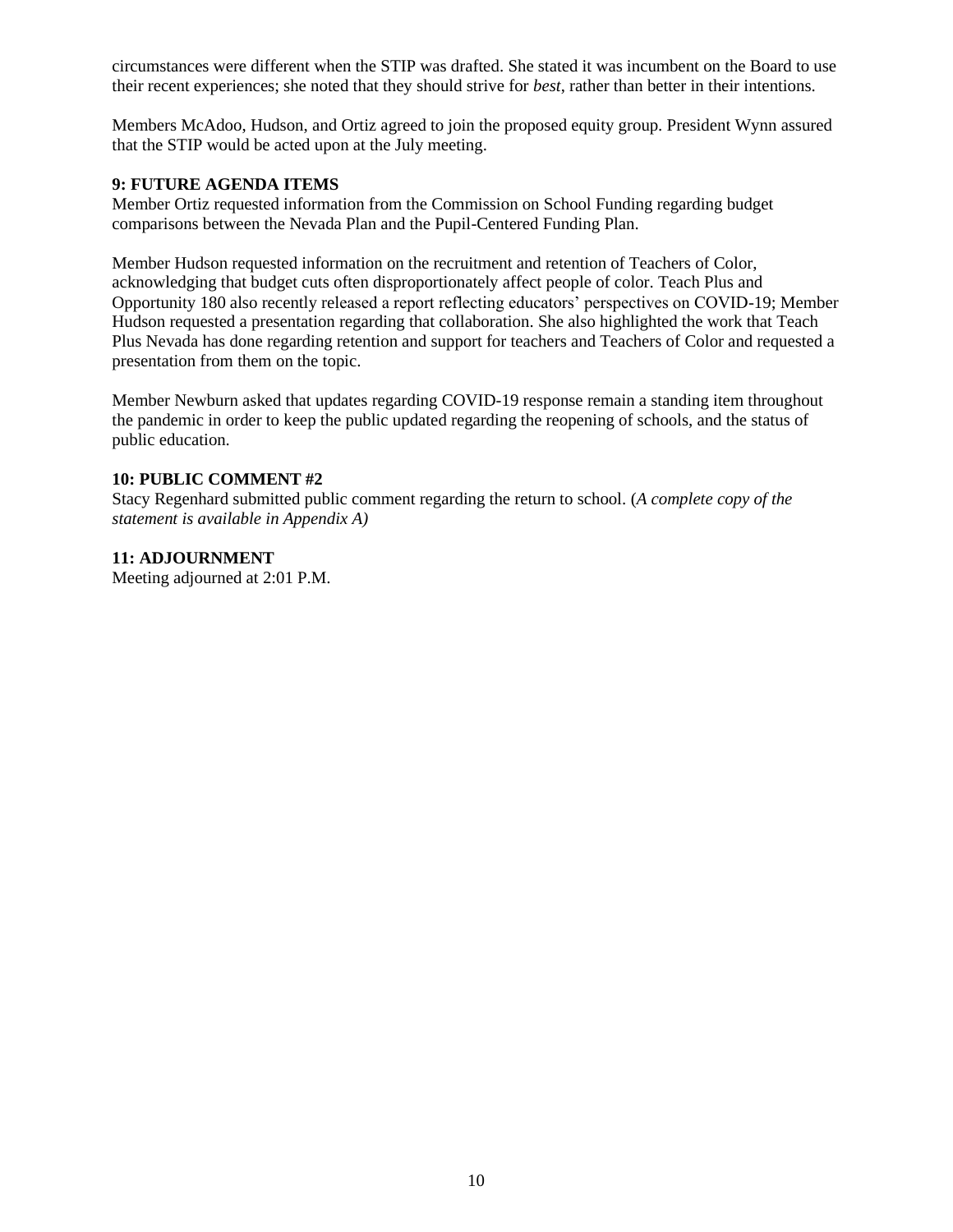- 1. Stephanie Patton, President-Elect, Nevada Association of School Psychologists, submitted public comment regarding COVID-19.
- 2. Alexandra Dominguez, Director of State Government Relations, the College Board, submitted public comment regarding COVID-19.
- 3. Nevada State Education Association submitted public comment regarding COVID-19.
- 4. Stacy Regenhard submitted public comment regarding the return to schools.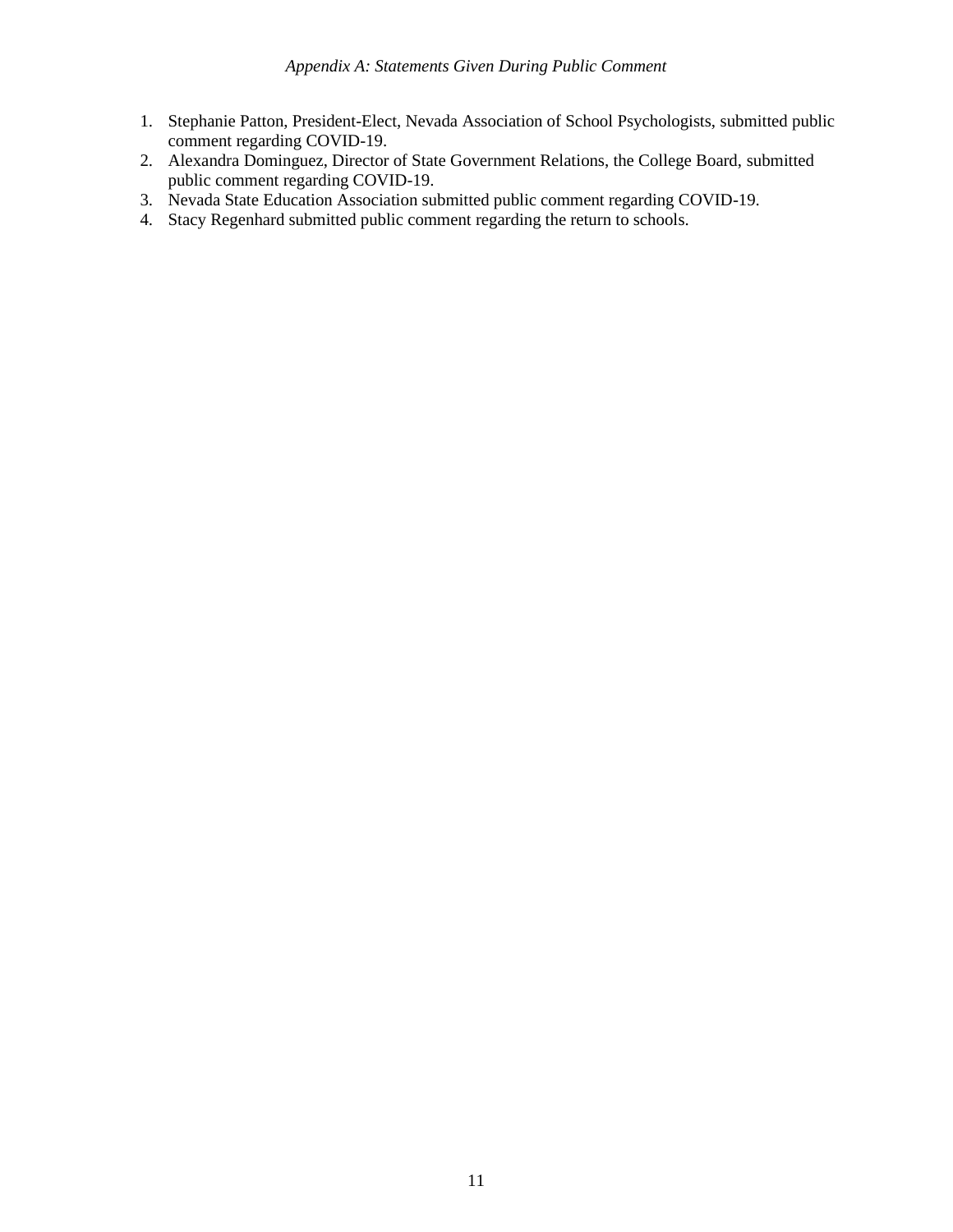## **Item A1, Stephanie Patton**

Good morning madam president and members of the board. For the record, my name is Stephanie Patton and I am the president-elect of the Nevada Association of School Psychologists. First, I would like to genuinely thank you all for your support in creating appropriate recommended ratios for school mental health providers in Nevada. Nevada is truly a trailblazer in this regard, and we are hopeful that our students will see incredible benefits.

I would also like to thank you for your ongoing commitment to students and the safety of our schools during the COVID-19 pandemic. As mental health providers, we understand the significance of these times and realize there will be an unprecedented impact on children, staff, parents, and community members. As always, we want to ensure that our students' physical and mental well-being are considered and protected, and we would like to offer our support to provide expertise and guidance as it relates to student social, emotional, and behavioral care. We ask that the state and each local school district use our expertise in creating reopening plans and make an effort to include the Nevada Association of School Psychologists, the Nevada School Counselor Association, and the Nevada School Social Work Association on any working groups created for this purpose.

Each of our professions can assist staff and students as we all cope with the impact of COVID-19 upon returning to school. We can also help create systemic mental and behavioral health prevention and response systems to help identify those students with the greatest needs and offer triage to those with acute needs.

We understand that these are incredibly trying and difficult times for you all and that there are no easy solutions to the problems we face. However, we believe we are always stronger when we work collectively and we are ready to provide the support and expertise our school districts will need moving forward.

Thank you for your time, and we look forward to continuing our work with you.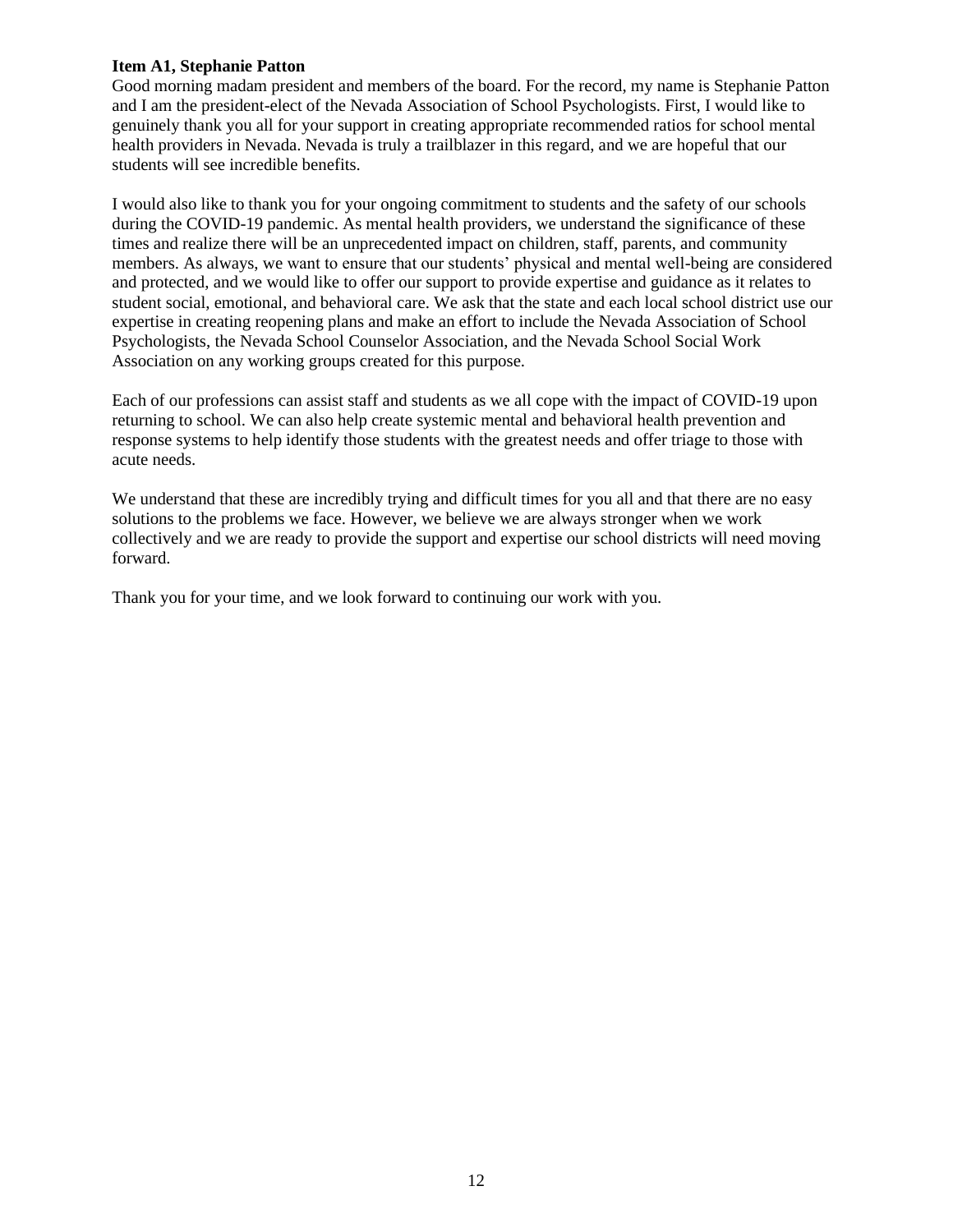## **Item A2, Alexandra Dominguez**

June 4, 2020

Testimony to the Nevada State Board of Education regarding Agenda Item 7, Information and Discussion regarding Statewide response and recovery efforts related to COVID-19

Dear President Wynn and Members of the Board,

For the record, my name is Alexandra Dominguez, Director of State Government Relations for Nevada at The College Board. As a partner working with students, districts, and education leaders across Nevada to provide Advanced Placement (AP) coursework, the PSAT and SAT, and other initiatives that prepare students to be college and career ready, we want to thank you for the actions you have taken to ensure students continue to learn in these difficult times. We would like to share some recommendations that we believe are critical to ensure students stay on track and don't lose progress on college readiness and completion.

First, we would like to express our support for investing in universal high-speed connectivity and devices for students to continue their learning and commend Superintendent Ebert and the Department for making this a statewide priority in their Path Forward Plan. Providing access to reliable internet and devices allows students to keep up with their coursework and ensure learning continues throughout the fall. The Federal Communications Commission estimates that more than 21 million Americans live in areas without a broadband provider and over a quarter of adults in low-income households rely on cell service to get online.

We would also like to encourage the state to invest in expanding access to high-quality advanced coursework that can be done anywhere. Before COVID-19, there were already significant gaps in access to AP across the state. For example, 47 public schools in Nevada do not offer any AP courses, and of the 48 rural and small-town high schools in the state, only 26 have AP courses available.

Students and teachers are facing unprecedented situations amid disruptions in traditional learning. Teachers need online course materials, video instructional resources, through-course online assessments to measure learning, and training so they can teach effectively in blended and virtual environments. To help support this, the AP Program provides these tools free of charge to students and educators-motivating students to do their best for a chance to get college credit. These tools can help both strengthen and support existing AP instruction and make AP courses available in underserved schools where students may be lacking access.

Finally, NDE has been a great partner in supporting low-income AP students by subsidizing their exam fees as one of the allowable uses of College and Career Readiness (CCR) Grants. But as this pandemic has created historic unemployment numbers and many families are struggling now more than ever, we fear that low-income students are being most adversely affected across the board and there will be an unprecedented need for this assistance in 2021. We encourage the state to continue its support by dedicating CARES Act funds to cover these exam fees to meet the increased demand of students on their path to earn college credit while in high school.

The College Board stands ready to be a partner and resource to the state as you navigate these difficult challenges, and we look forward to working together for Nevada students.

Thank you for your time.

Alexandra Dominguez Director, State Government Relations The College Board adominguez@collegeboard.org 202-306-6944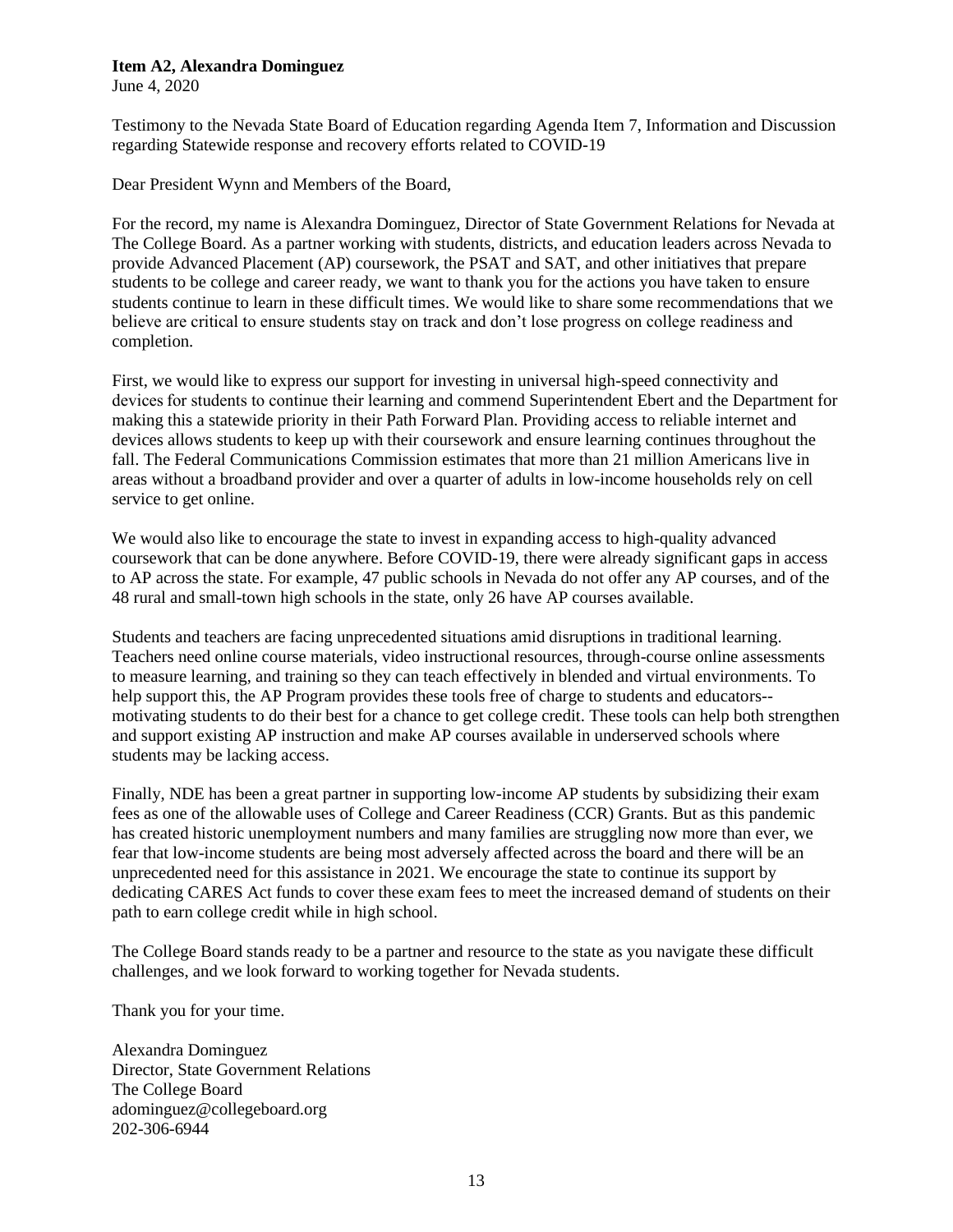# **Item A3, Nevada State Education Association**

JUNE 4, 2020

The Nevada State Education Association has been the voice of Nevada educators for over 100 years. In our history, there have been few more challenging times than the one we find ourselves in right now, with the global COVID-19 pandemic. Since March 16th, our members who are classroom teachers have quickly transitioned, engaging their students in distance learning, while food service workers have been on the front lines, providing meals to families in our districts.

There are already many lessons to glean from the last two months, but the top takeaway is distance education is no replacement for in-person, classroom learning. Over the past month, the National Education Association conducted a nationwide survey of parents and educators. The good news is, as NEA President Lily Eskelsen Garcia said, "Never have our nation's educators been more appreciated and seen— even as they work with students from a distance." The survey found 88% of parents approve of how their children's teachers are handling the coronavirus pandemic. They also overwhelmingly approve of education support professionals – a higher rating than they gave the CDC, their governor, and their mayor or local government. At the same time, parents are struggling with coronavirus pandemic. 81% express serious concerns with keeping their children's education on track, the second highest concern after getting sick.

We also know the COVID-19 crisis is increasing education inequity. Educators' top concerns are providing the same level of education for all students, the complexity of teaching students with disabilities, and absenteeism among students. Educators who work in schools with higher percentages of students receiving free and reduced lunch report lower class attendance and feel distance learning is less effective for their students. A plurality of educators say they now have a bigger workload than they did before coronavirus, with a pronounced increase for special education teachers. And educators with kids at home are struggling with the daunting task of balancing their distance teaching responsibilities with their role as parents whose children are at home.

This is why the work of reopening our schools, in the safest and most responsible way is so important. We appreciate Deputy Superintendent Felicia Gonzales for her work coordinating the development of "Nevada's Path Forward: A Framework for a Safe, Efficient, and Equitable Return to School Buildings". NSEA believes this framework presents strong guidance to school districts, that if followed would help facilitate a safe reopening next school year. However, NSEA is concerned that districts may not implement important recommendations in the framework, including health screenings, social distancing in classrooms and transportation, and accommodation for vulnerable or sick educators, due to a lack of funding.

NSEA is further concerned current policy on student assessments, teacher evaluations, and school star ratings will compromise the recommendations in the framework. With a continued emphasis on these old accountability mechanisms, students and educators will have counter-incentives to come to school when sick; to teach to tests instead of teaching and reinforcing health and safety; and to maximize numbers and time in classrooms, even when that may be outside of the guidelines. To maintain the priority of health and safety next school year, we believe the old accountability mechanisms need to be discarded. Thank you.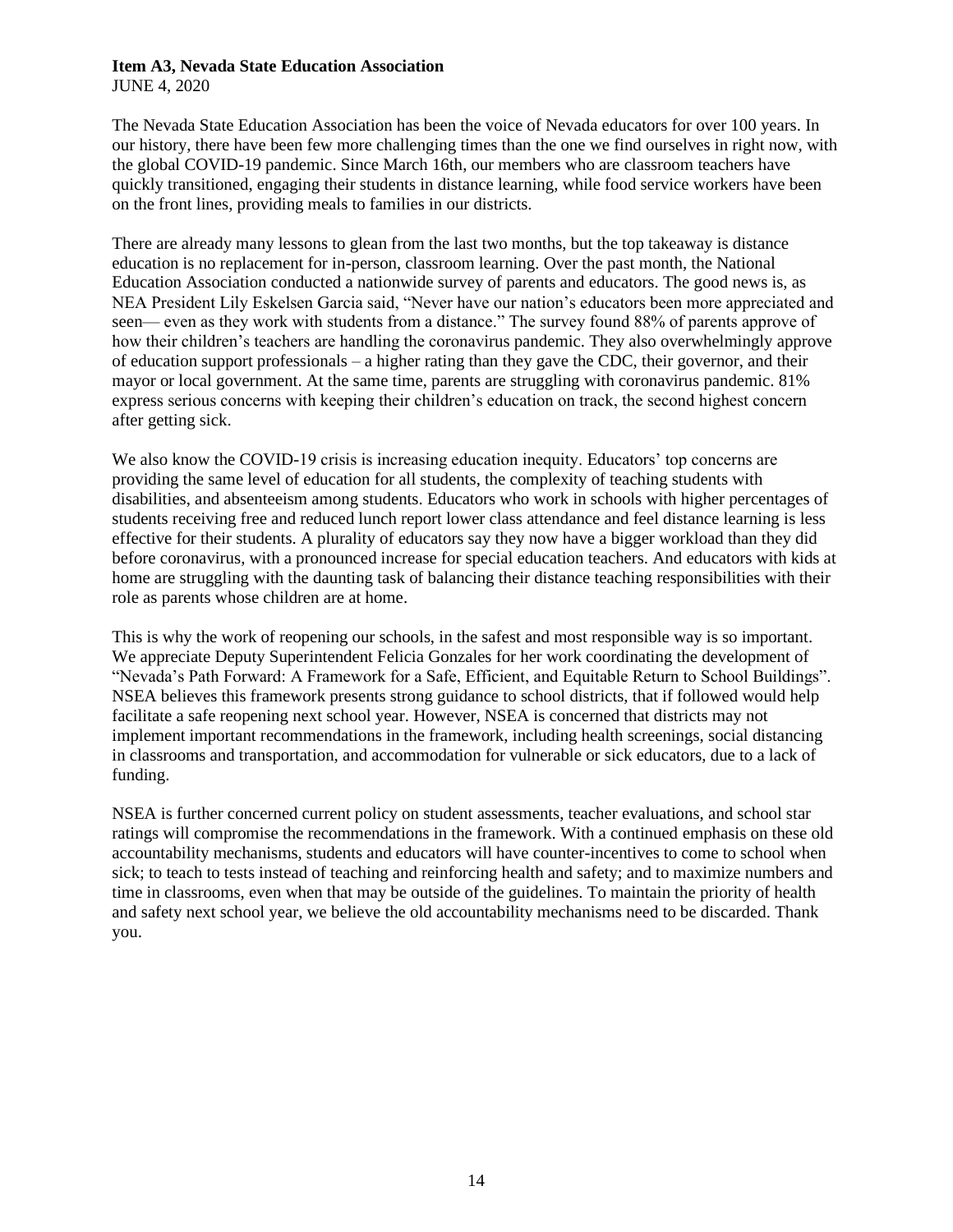# **Item A4, Stacy Regenhard**

Thank you board for all your efforts in these extremely trying times. As to the return to schools. I would like to express my deepest desire for our children and teachers to have options when we return to school. We all know that with funding issues it will be very difficult to return to school following guidelines that are not realistic and too strict. I believe those parents, children and teachers wanting to continue distance learning should be able to. Those parents, teachers and students wishing to return to school in a more normal setting with increased focus on hygiene, sanitizing and testing should be able to have that opportunity too. The risks and benefits of each option can and should be given to the parents, teachers and children as our choice. Distance learning is not feasible for many parents, those children will end up at home unsupervised or at daycare therefore pushing off the responsibility of learning to anyone or no one at all. Furthermore, the emotional and social health of our students needs to be considered as a health and safety issue. Many students have become depressed, suicidal and their emotional health is suffering due to lack of interactions with other children. Many parents believe their child's social emotional health is just as important as physical health. This summer many students and families will be engaging in social activities all over Clark county with minimal to no social distancing. If the trend of decrease in cases and deaths from COVID continues there would be no reasonable reason to not open schools giving the option to return to those that want to, even if there is risk. Finally, every year we send our students and teachers to school knowing the risk of harm from the flu, pneumonia, pertussis amongst many other diseases that are fatal to many children, but we still take the risk, because our children NEED a VALUABLE EDUCATION!!

Thank you for your time and consideration! Stacy Regenhard